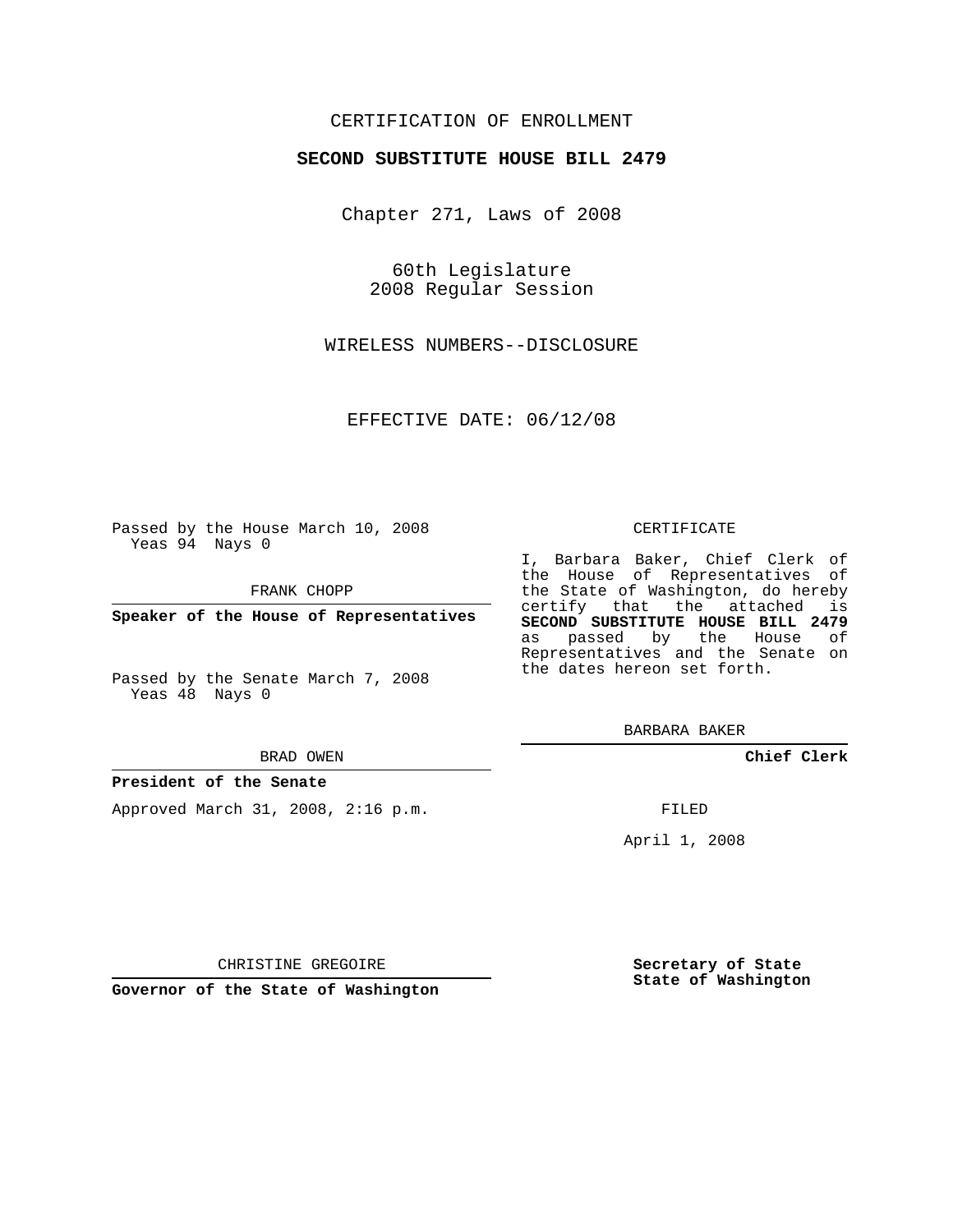# **SECOND SUBSTITUTE HOUSE BILL 2479** \_\_\_\_\_\_\_\_\_\_\_\_\_\_\_\_\_\_\_\_\_\_\_\_\_\_\_\_\_\_\_\_\_\_\_\_\_\_\_\_\_\_\_\_\_

\_\_\_\_\_\_\_\_\_\_\_\_\_\_\_\_\_\_\_\_\_\_\_\_\_\_\_\_\_\_\_\_\_\_\_\_\_\_\_\_\_\_\_\_\_

## AS AMENDED BY THE SENATE

Passed Legislature - 2008 Regular Session

## **State of Washington 60th Legislature 2008 Regular Session**

**By** House Appropriations (originally sponsored by Representatives Morrell, Bailey, Cody, Pedersen, Appleton, Sells, Lantz, Hasegawa, Ormsby, Conway, Condotta, Hurst, McIntire, Roberts, Kenney, Haigh, Schual-Berke, Campbell, VanDeWege, Rolfes, Kagi, Chase, Liias, Simpson, Barlow, Ericks, Green, Kelley, and McDonald)

READ FIRST TIME 02/01/08.

 1 AN ACT Relating to disclosure of wireless numbers; amending RCW 2 19.250.010; adding new sections to chapter 19.250 RCW; creating a new 3 section; and prescribing penalties.

4 BE IT ENACTED BY THE LEGISLATURE OF THE STATE OF WASHINGTON:

 NEW SECTION. **Sec. 1.** The legislature finds that the right to privacy is a personal and fundamental right protected by Article I, section 7 of the state Constitution. The legislature also finds that, in the vast majority of cases, subscribers pay for both incoming and outgoing calls, and that subscribers purchase cell phone service with an expectation that their numbers will not be made public. Therefore, the legislature recognizes that a subscriber's cell phone number should be kept private, unless that subscriber knowingly provides their express, opt-in consent to have that number made available in a public directory.

15 NEW SECTION. **Sec. 2.** A new section is added to chapter 19.250 RCW 16 to read as follows:

17 The definitions in this section apply throughout this chapter 18 unless the context clearly requires otherwise.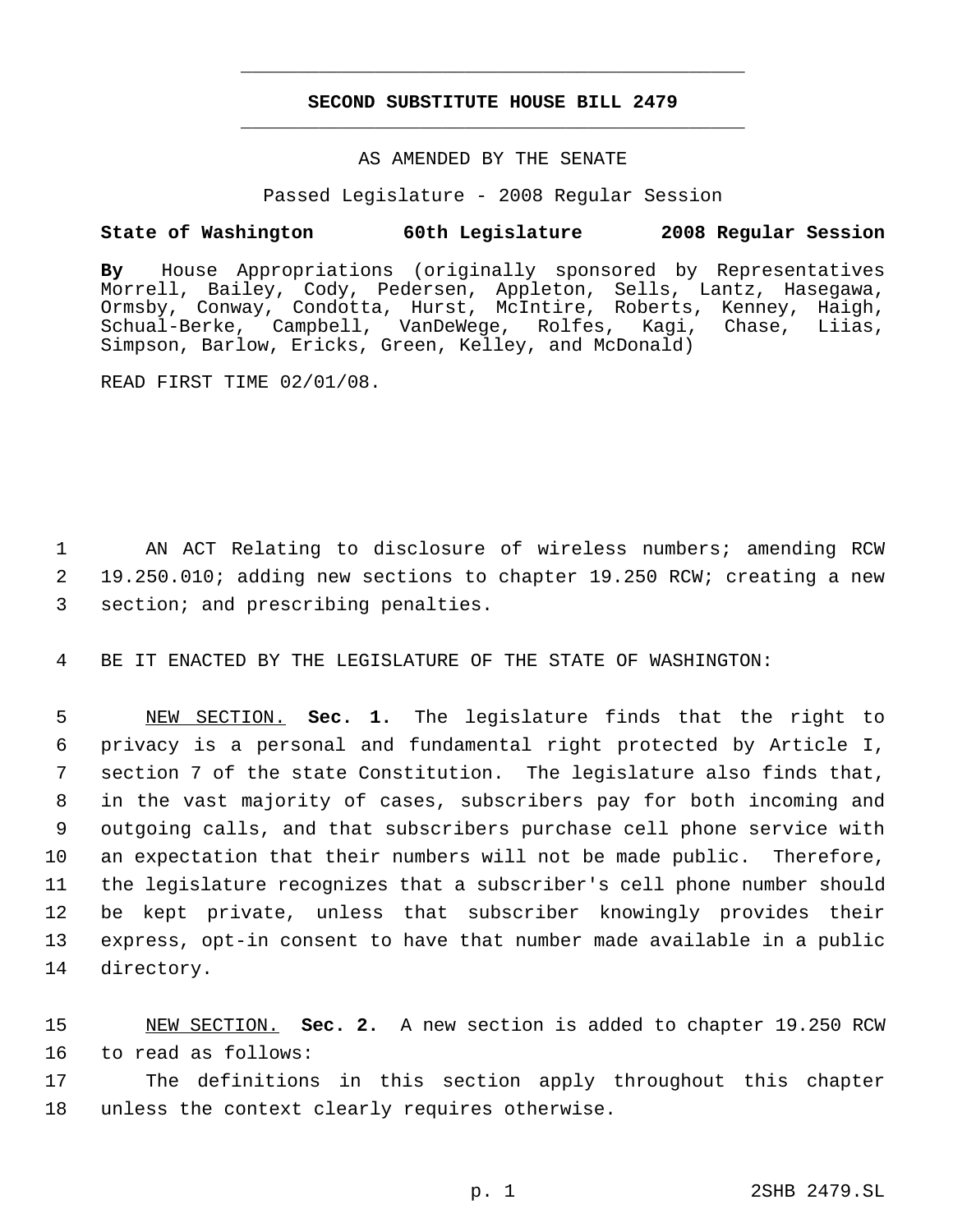(1) "Directory provider" means any person in the business of marketing, selling, or sharing the phone number of any subscriber for commercial purposes.

 (2) "Radio communications service company" has the same meaning as in RCW 80.04.010.

 (3) "Reverse phone number search services" means a service that provides the name of a subscriber associated with a phone number when the phone number is supplied.

 (4) "Subscriber" means a person who resides in the state of Washington and subscribes to radio communications services, radio paging, or cellular communications service.

 (5) "Wireless phone number" means a phone number unique to the subscriber that permits the subscriber to receive radio communications, radio paging, or cellular communications from others.

 **Sec. 3.** RCW 19.250.010 and 2005 c 322 s 1 are each amended to read as follows:

17 (1) A radio communications service company(( $\frac{1}{1}$  as defined in RCW  $80.04.010<sub>7</sub>$ ) or any direct or indirect affiliate or agent of a 19 ((provider)) radio communications service company shall not include the wireless phone number of any subscriber for inclusion in any directory of any form, nor shall it sell the contents of any directory database, without first obtaining the express, opt-in consent of that subscriber. The subscriber's consent must be obtained either in writing or electronically, and a receipt must be provided to the subscriber. The consent shall be a separate document or located on a separate screen or web page that has the sole purpose of authorizing a radio 27 communications service company to include the subscriber's wireless phone number in a publicly available directory assistance database.

 $(2)$  In obtaining the subscriber's consent, the  $((\text{provider}))$  radio communications service company or direct or indirect affiliate or agent of a radio communications service company shall unambiguously disclose 32 that, by consenting, the subscriber agrees to ((have)) the following:

 (a) That the subscriber's wireless phone number may be sold or 34 licensed as part of a list of subscribers and that the wireless phone number may be included in a publicly available directory assistance database((. The provider must also disclose that by consenting to be 37 included in the directory,  $i$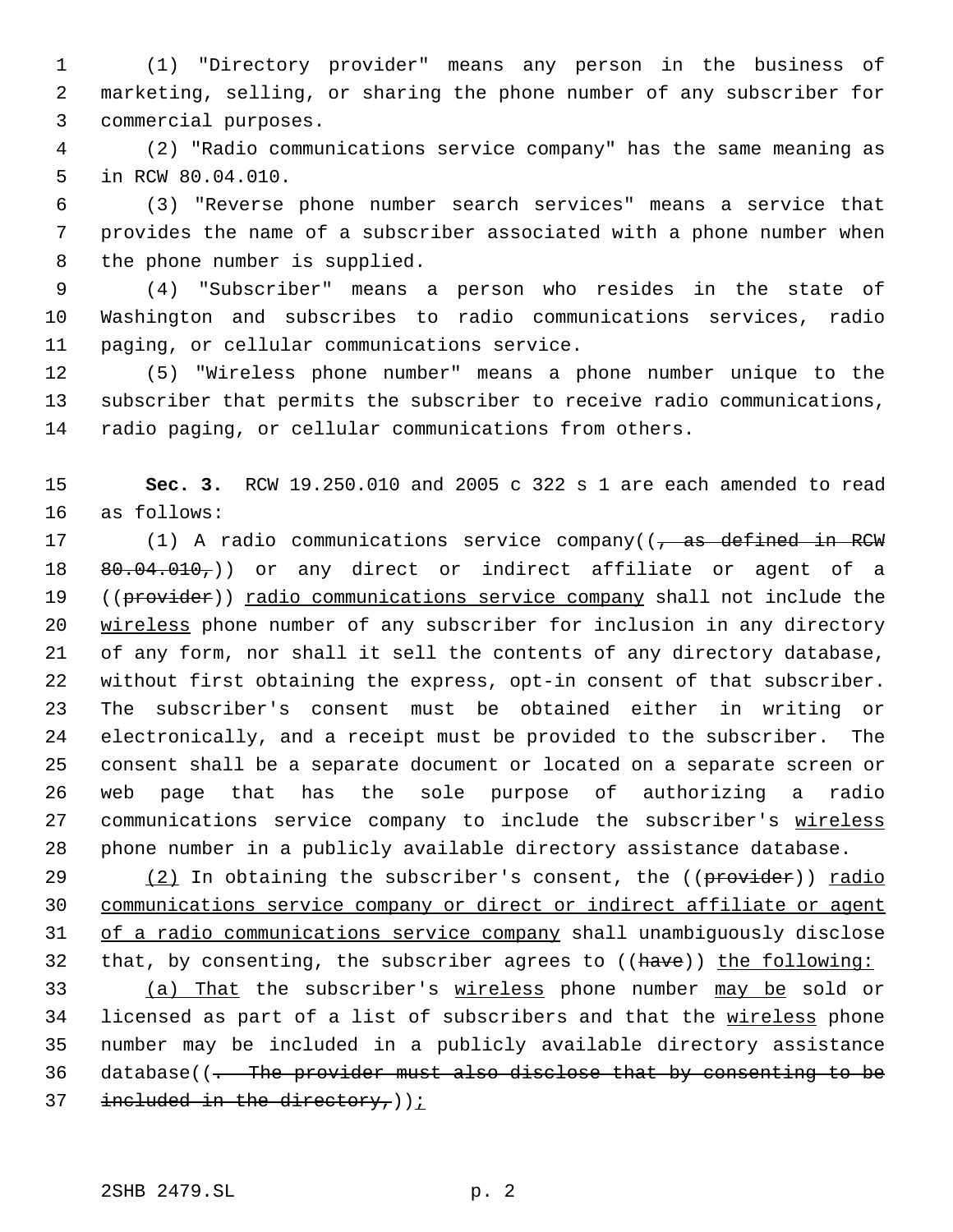- 1 (b) That the subscriber may incur additional charges for receiving 2 unsolicited calls or text messages; and
- 3 (c) That the subscriber's express, opt-in consent will be construed 4 as consent for the subsequent publication of the wireless phone number 5 to and by third parties in other directories or databases.
- $6$  (( $\{2\}$  A subscriber who provides express consent pursuant to 7 subsection (1) of this section may revoke that consent at any time. A 8 radio communications service company shall comply with the subscriber's 9 request to opt out within a reasonable period of time, not to exceed 10 sixty days.
- 11 (3) A subscriber shall not be charged for opting not to be listed 12 in the directory.
- 13 (4) This section does not apply to the provision of telephone 14 numbers, for the purposes indicated, to:
- 15 (a) Any law enforcement agency, fire protection agency, public 16 health agency, public environmental health agency, city or county 17 emergency services planning agency, or private for-profit corporation 18 operating under contract with, and at the direction of, one or more of 19 these agencies, for the exclusive purpose of responding to a 911 call 20 or communicating an imminent threat to life or property. Information 21 or records provided to a private for-profit corporation pursuant to (b) 22 of this subsection shall be held in confidence by that corporation and 23 by any individual employed by or associated with that corporation. 24 Such information or records shall not be open to examination for any 25 purpose not directly connected with the administration of the services 26 specified in this subsection;
- 

# 27 (b) A lawful process issued under state or federal law;

 $28$  (c) A telecommunications company providing service between service 29 areas for the provision of telephone services to the subscriber between 30 service areas, or to third parties for the limited purpose of providing 31 billing services;

- 32 (d) A telecommunications company to effectuate a customer's request 33 to transfer the customer's assigned telephone number from the 34 customer's existing provider of telecommunications services to a new 35 provider of telecommunications services;
- 36 (e) The utilities and transportation commission pursuant to its 37 jurisdiction and control over telecommunications companies; and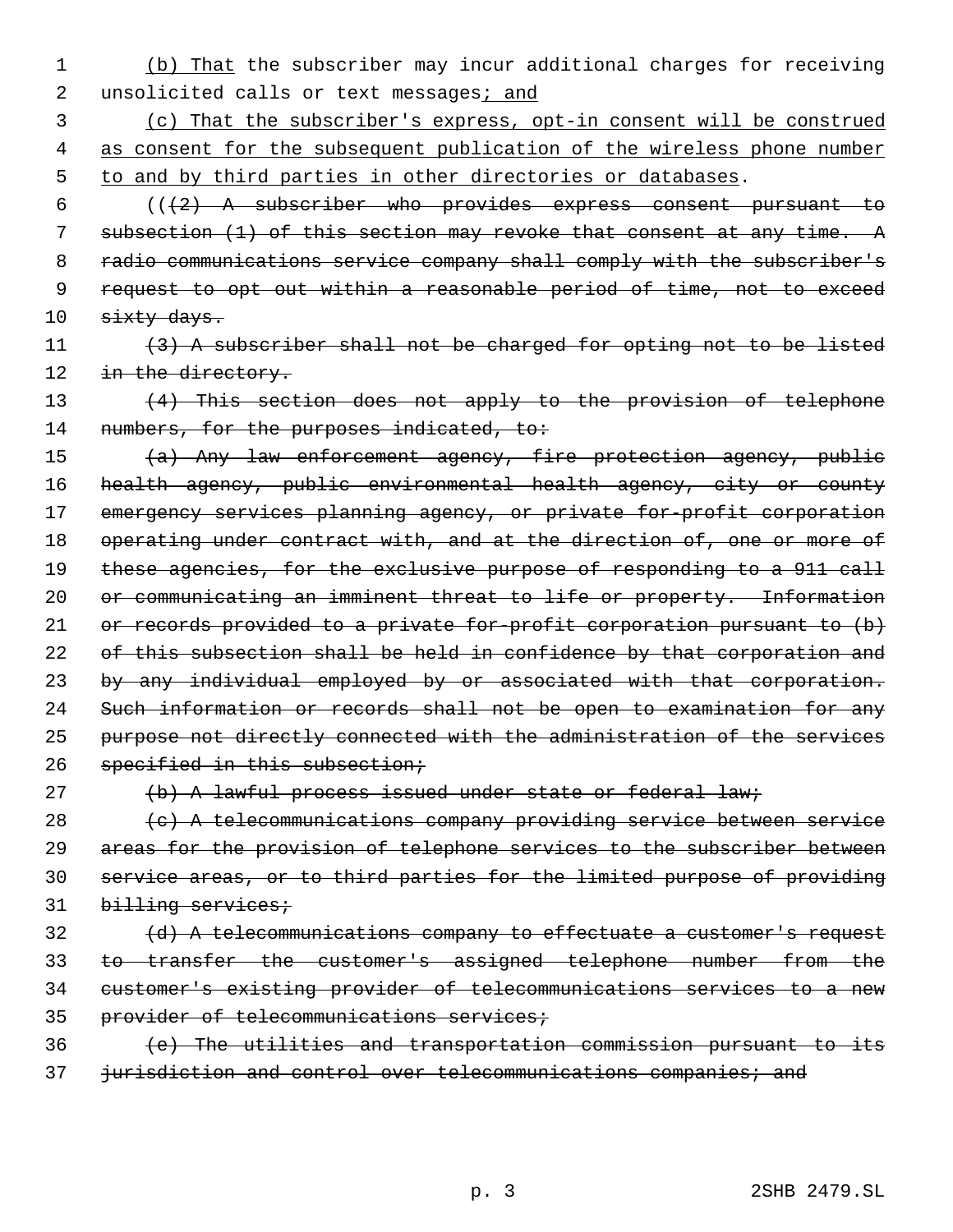(f) A sales agent to provide the subscriber's cell phone numbers to the cellular provider for the limited purpose of billing and customer service.

 (5) Every knowing violation of this section is punishable by a fine of up to fifty thousand dollars for each violation.

 (6) The attorney general may bring actions to enforce compliance with this section. For the first violation by any company or organization of this section, the attorney general may notify the 9 company with a letter of warning that the section has been violated.

10 (7) No telecommunications company, nor any official or employee of a telecommunications company, shall be subject to criminal or civil 12 <del>liability for the release of customer information as authorized by this</del> 13 section.))

 NEW SECTION. **Sec. 4.** A new section is added to chapter 19.250 RCW to read as follows:

 (1) A directory provider shall not include any phone number that belongs to a Washington state resident in any directory of any form, or sell the contents of any directory database, without first undertaking a reasonable ongoing investigation as to whether the phone number is a wireless phone number. An investigation under this section is presumed reasonable if the directory provider compares the phone number at least every thirty days against: (a) A commercially available list of central office code assignment records offered through the North American numbering plan administration or other similar service; or (b) a commercially available list of intermodal ports of telephone numbers between wireline-to-wireless ports and wireless-to-wireline ports. A directory provider also has a duty to continually use up-to-date, commercially available technology when conducting its investigation of a phone number. If an investigation reveals that the phone number is a wireless phone number, the directory provider shall not include the number in any directory of any form, or sell the contents of any directory database without first obtaining the subscriber's express, opt-in consent. The subscriber's consent must be obtained either in writing or electronically, and a receipt must be provided to the subscriber. The consent must be a separate document or located on a separate screen or web page that has the sole purpose of authorizing a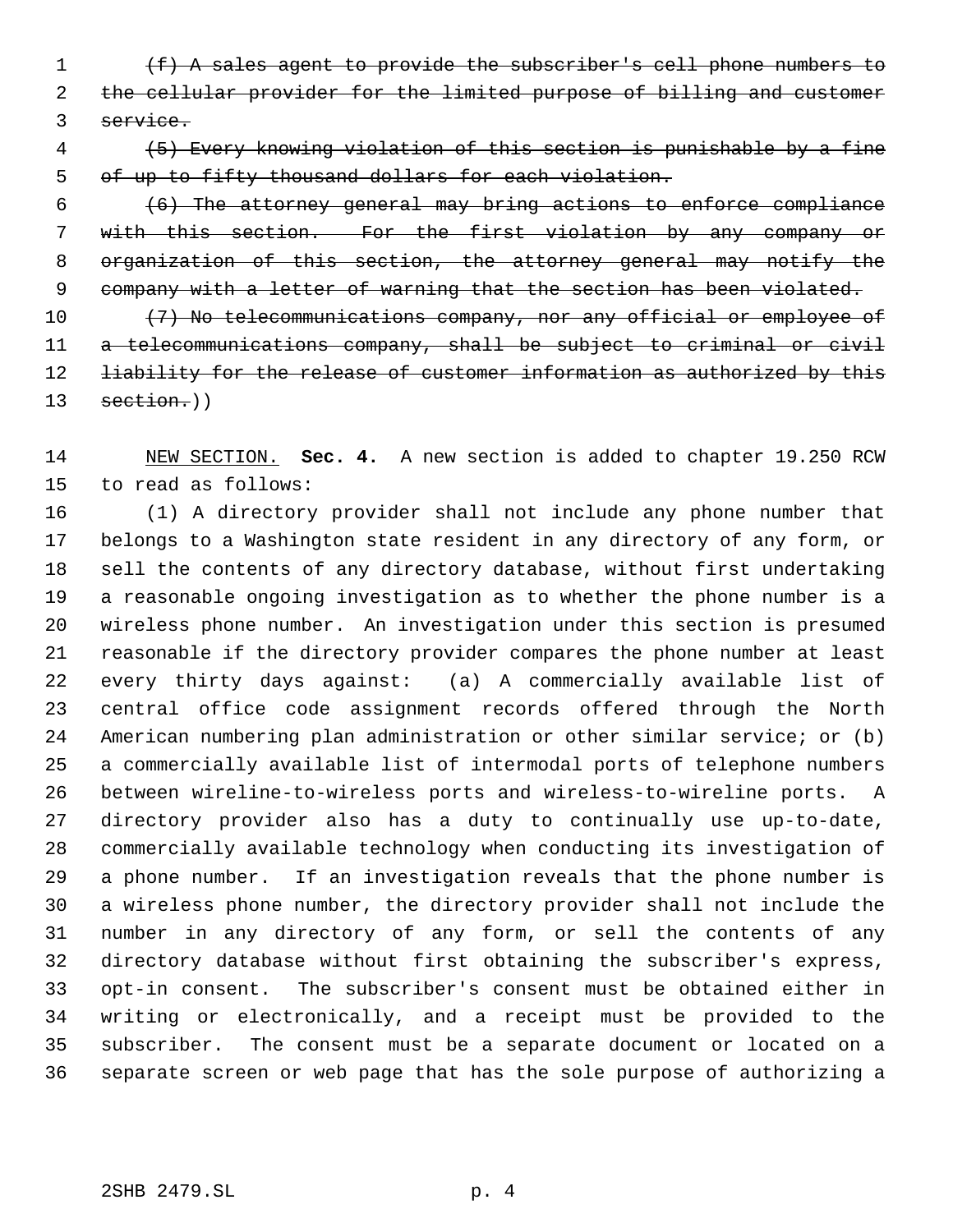directory provider to include the subscriber's wireless phone number in a publicly available directory assistance database.

 (2) In obtaining the subscriber's consent, the directory provider shall unambiguously disclose that, by consenting, the subscriber agrees to the following:

 (a) That the subscriber's wireless phone number may be sold or licensed as part of a list of subscribers and that the wireless phone number may be included in a publicly available directory assistance database;

 (b) That the subscriber may incur additional charges for receiving unsolicited calls or text messages; and

 (c) That the subscriber's express, opt-in consent will be construed as consent for the subsequent publication of the wireless phone number to and by third parties in other directories or databases.

 (3) This section does not preclude a directory provider from providing a reverse phone number search service. However, a subscriber whose wireless phone number is contained in a reverse phone number search service may utilize the opt-out provisions set forth in section 5 of this act.

 NEW SECTION. **Sec. 5.** A new section is added to chapter 19.250 RCW to read as follows:

 (1) A subscriber who provides express, opt-in consent under RCW 19.250.010 and section 4 of this act may revoke that consent at any time. A radio communications service company and a directory provider shall comply with the subscriber's request to opt out within a reasonable period of time, not to exceed sixty days for printed directories and not to exceed thirty days for online directories.

 (2) At the subscriber's request, a provider of a reverse phone number search service must allow a subscriber to perform a reverse phone number search free of charge to determine whether the subscriber's wireless phone number is listed in the reverse phone number search service. If the subscriber finds that his or her wireless phone number is contained in the reverse phone number search service, the subscriber may opt out of having his or her wireless phone number included in the reverse phone number search service at any time. The provider of the reverse phone number search service must comply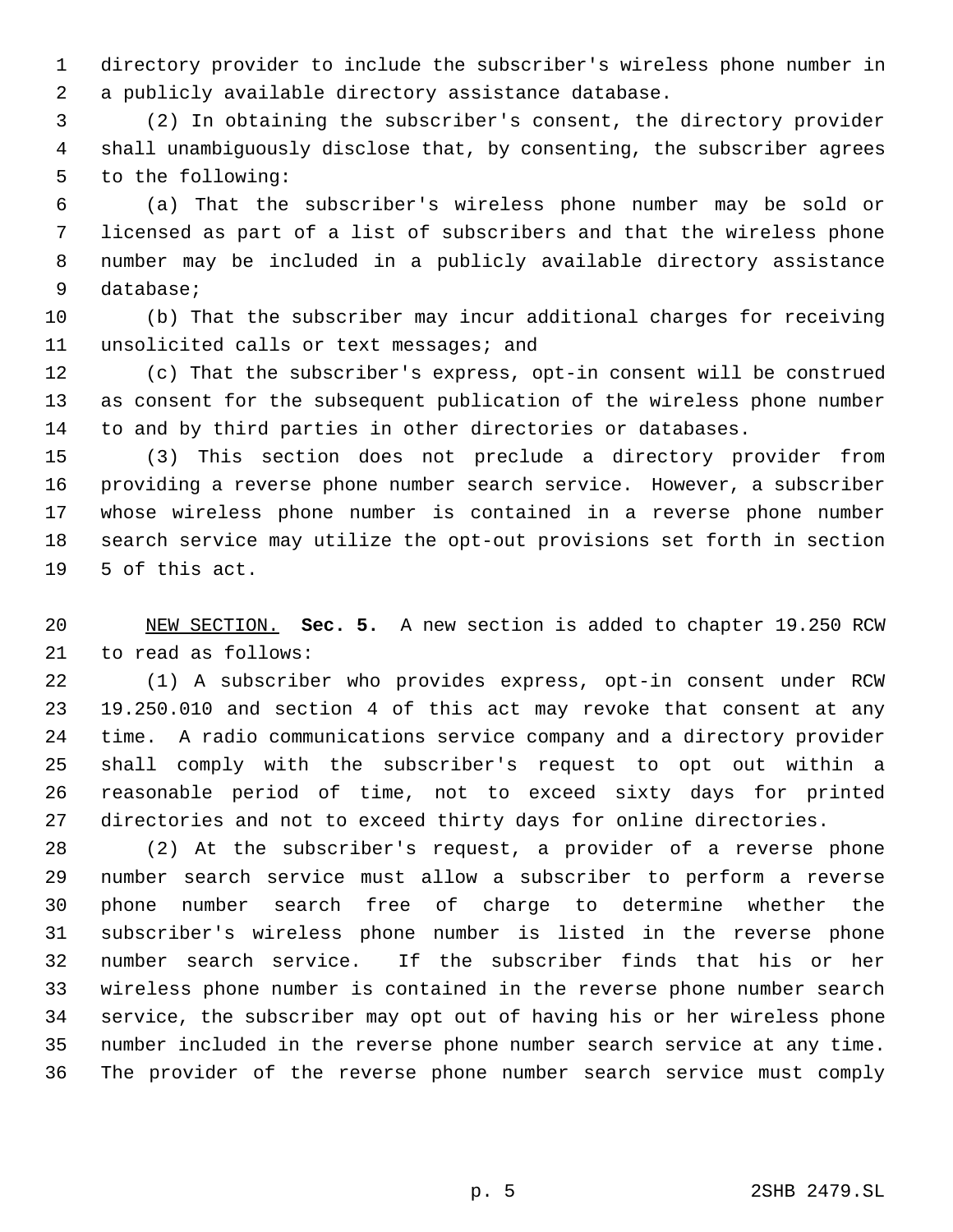with the subscriber's request to opt out within a reasonable period of time, not to exceed thirty days.

 (3) A subscriber shall not be charged for opting out of having his or her wireless phone number listed in a directory or reverse phone number search service.

 NEW SECTION. **Sec. 6.** A new section is added to chapter 19.250 RCW to read as follows:

 The legislature finds that allowing a subscriber to opt out of a reverse phone number search service vitally affects the public interest for the purpose of applying chapter 19.86 RCW. A violation of section 5 of this act by a provider of a reverse phone number search service is not reasonable in relation to the development and preservation of business and is an unfair or deceptive act in trade or commerce and an unfair method of competition for the purpose of applying chapter 19.86 RCW.

 NEW SECTION. **Sec. 7.** A new section is added to chapter 19.250 RCW to read as follows:

 (1) Every knowing violation of RCW 19.250.010 is punishable by a fine of not less than two thousand dollars and no more than fifty thousand dollars for each violation. Including a wireless phone number in a directory without a subscriber's express, opt-in consent pursuant to section 4 of this act is a violation of this chapter and is punishable by a fine of up to fifty thousand dollars unless the directory provider first conducted a reasonable investigation as required in section 4 of this act and was unable to determine if the published number was a wireless phone number.

 (2) The attorney general may bring actions to enforce compliance with this section. For the first violation by any company, organization, or person under this chapter, the attorney general may notify the company, organization, or person with a letter of warning that this chapter has been violated.

 (3) A telecommunications company or directory provider, or any official or employee of a telecommunications company or directory provider, is not subject to criminal or civil liability for the release of customer information as authorized by this chapter.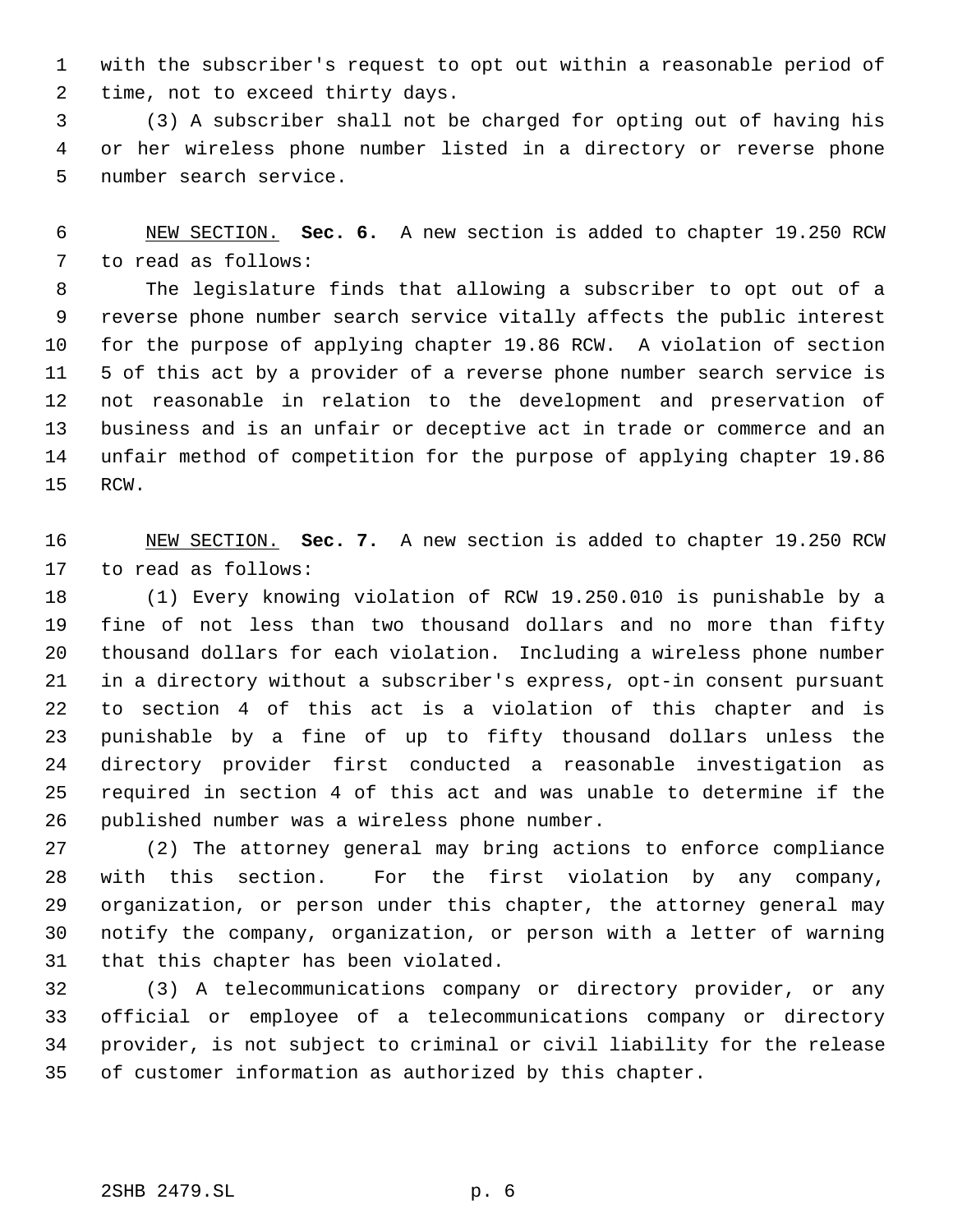NEW SECTION. **Sec. 8.** A new section is added to chapter 19.250 RCW to read as follows:

 (1) A radio communications service company or a directory provider, who has maintained a directory before the effective date of this section, must within thirty days either:

 (a) Secure the express, opt-in consent of each subscriber listed in 7 the directory as specified in RCW 19.250.010 or section 4 of this act; or

 (b) Remove the wireless phone numbers of any subscribers who have not provided their express, opt-in consent.

(2) This section does not apply to the following:

 (a) A directory provider that has undertaken a reasonable investigation pursuant to section 4 of this act and is unable to 14 determine whether the phone number is a wireless phone number;

 (b) A directory provider that publishes a subscriber's wireless phone number in a directory that is obtained directly from a radio communications service company and that radio communications service company has obtained the required express, opt-in consent for including in any directory the subscriber's wireless phone number as specified in RCW 19.250.010;

 (c) A person that publishes a subscriber's wireless phone number in a directory where the subscriber pays a fee to have the number 23 published for commercial purposes; and

 (d) A person that publishes a subscriber's wireless phone number that was ported from listed wireline service to wireless service within the previous fifteen months.

 (3) This section does not preclude a directory provider from providing a reverse phone number search service. However, a subscriber whose wireless phone number is contained in a reverse phone number search service may utilize the opt-out provisions set forth in section 5 of this act.

 NEW SECTION. **Sec. 9.** A new section is added to chapter 19.250 RCW to read as follows:

 This chapter does not apply to the provision of wireless phone numbers, for the purposes indicated, to:

 (1) Any law enforcement agency, fire protection agency, public health agency, public environmental health agency, city or county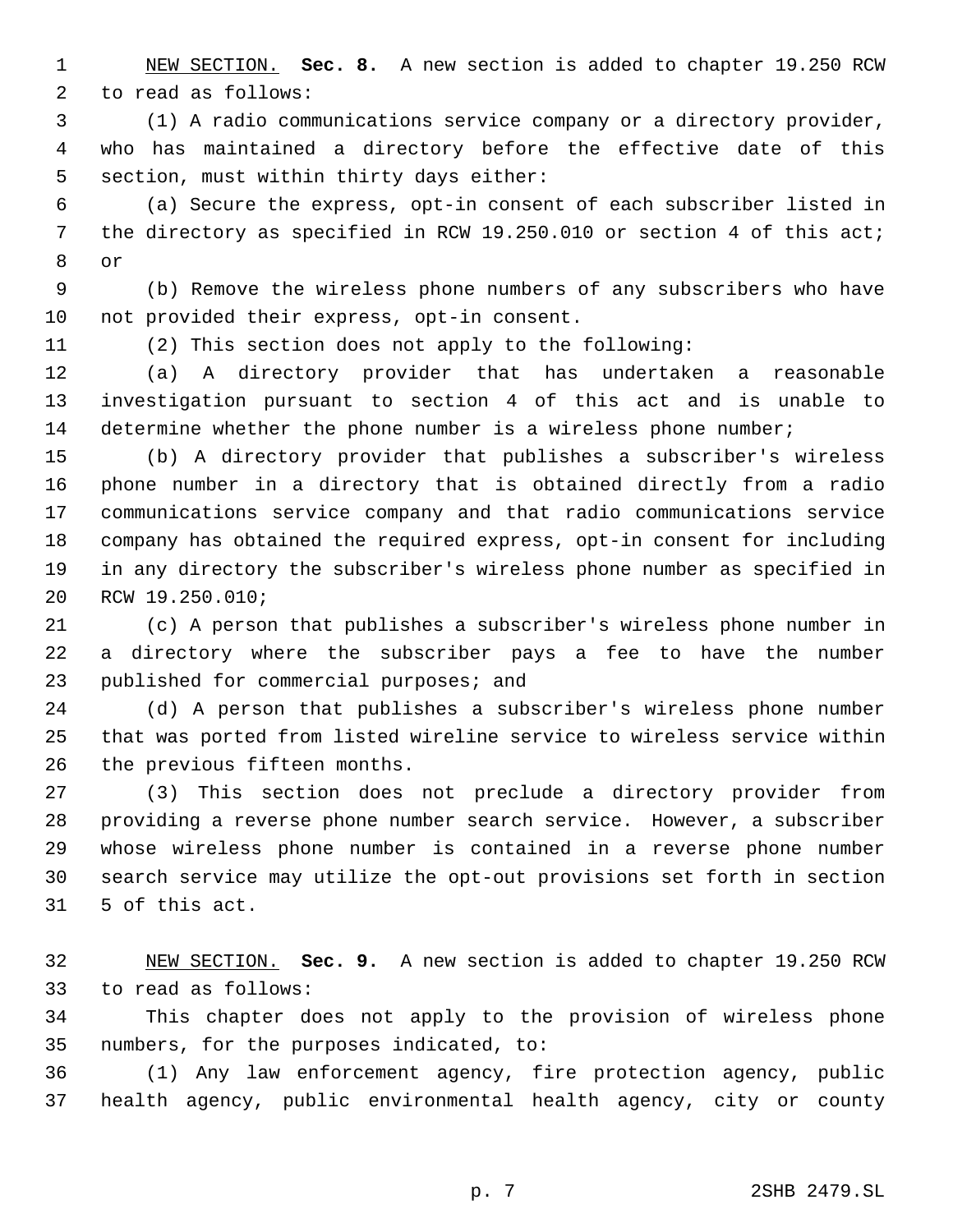emergency services planning agency, or private for-profit corporation operating under contract with, and at the direction of, one or more of these agencies, for the exclusive purpose of responding to a 911 call or communicating an imminent threat to life or property. Information or records provided to a private for-profit corporation pursuant to subsection (2) of this section must be held in confidence by that corporation and by any individual employed by or associated with that corporation. Such information or records are not open to examination for any purpose not directly connected with the administration of the services specified in this subsection;

(2) A lawful process issued under state or federal law;

 (3) A telecommunications company providing service between service areas for the provision of telephone services to the subscriber between service areas, or to third parties for the limited purpose of providing billing services;

 (4) A telecommunications company to effectuate a customer's request to transfer the customer's assigned telephone number from the customer's existing provider of telecommunications services to a new provider of telecommunications services;

 (5) The utilities and transportation commission pursuant to its jurisdiction and control over telecommunications companies;

 (6) A sales agent to provide the subscriber's wireless phone numbers to the radio communications service company for the limited purpose of billing and customer service;

 (7) A directory provider that has undertaken a reasonable investigation pursuant to section 4 of this act and is unable to determine whether the phone number is a wireless phone number;

 (8) A directory provider that publishes a subscriber's wireless phone number in a directory that is obtained directly from a radio communications service company and that radio communications service company has obtained the required express, opt-in consent for including in any directory the subscriber's wireless phone number as specified in RCW 19.250.010;

 (9) A person that publishes a subscriber's wireless phone number in a directory where the subscriber pays a fee to have the number published for commercial purposes;

(10) A person that publishes a subscriber's wireless phone number